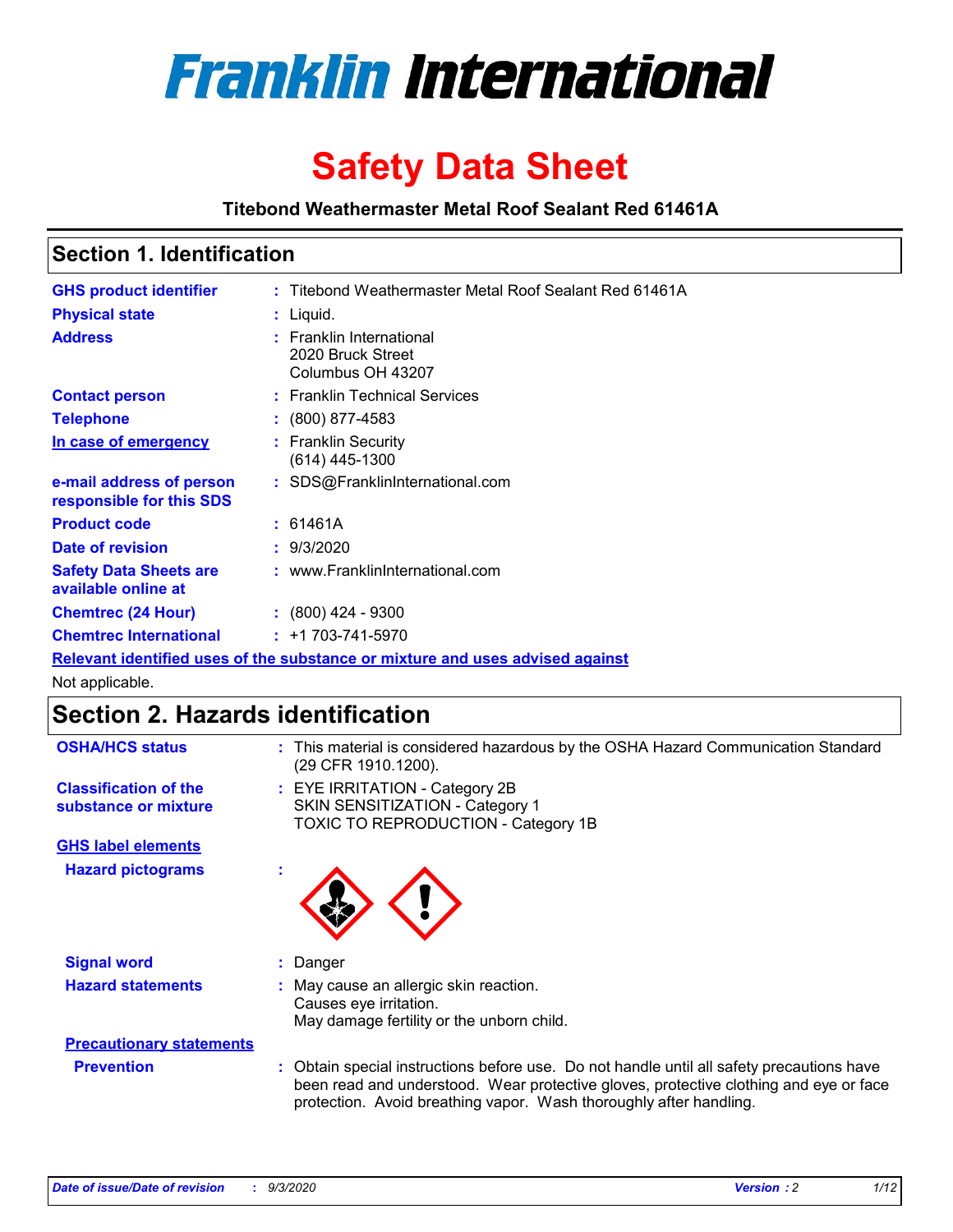### **Section 2. Hazards identification**

| <b>Response</b>                            | : IF exposed or concerned: Get medical advice or attention. Wash contaminated clothing<br>before reuse. IF ON SKIN: Wash with plenty of water. IF IN EYES: Rinse cautiously<br>with water for several minutes. Remove contact lenses, if present and easy to do.<br>Continue rinsing. If eye irritation persists: Get medical advice or attention. |
|--------------------------------------------|----------------------------------------------------------------------------------------------------------------------------------------------------------------------------------------------------------------------------------------------------------------------------------------------------------------------------------------------------|
| <b>Storage</b>                             | : Store locked up.                                                                                                                                                                                                                                                                                                                                 |
| <b>Disposal</b>                            | : Dispose of contents and container in accordance with all local, regional, national and<br>international regulations.                                                                                                                                                                                                                             |
| <b>Hazards not otherwise</b><br>classified | : Product generates methanol during cure.                                                                                                                                                                                                                                                                                                          |

# **Section 3. Composition/information on ingredients**

| <b>Substance/mixture</b> | Mixture |
|--------------------------|---------|
|                          |         |

| <b>Ingredient name</b>       | $\frac{9}{6}$ | <b>CAS number</b> |
|------------------------------|---------------|-------------------|
| 3-aminopropyltriethoxysilane | ՝≤3           | 919-30-2          |
| Dibutyltin dilaurate         | ∣≤0.3         | 77-58-7           |

Any concentration shown as a range is to protect confidentiality or is due to batch variation.

**There are no additional ingredients present which, within the current knowledge of the supplier and in the concentrations applicable, are classified as hazardous to health or the environment and hence require reporting in this section.**

**Occupational exposure limits, if available, are listed in Section 8.**

### **Section 4. First aid measures**

| <b>Description of necessary first aid measures</b> |                                                                                                                                                                                                                                                                                                                                                                                                                                                                                                                                                                                                                                                                                                                                                                           |
|----------------------------------------------------|---------------------------------------------------------------------------------------------------------------------------------------------------------------------------------------------------------------------------------------------------------------------------------------------------------------------------------------------------------------------------------------------------------------------------------------------------------------------------------------------------------------------------------------------------------------------------------------------------------------------------------------------------------------------------------------------------------------------------------------------------------------------------|
| <b>Eye contact</b>                                 | : Immediately flush eyes with plenty of water, occasionally lifting the upper and lower<br>eyelids. Check for and remove any contact lenses. Continue to rinse for at least 10<br>minutes. If irritation persists, get medical attention.                                                                                                                                                                                                                                                                                                                                                                                                                                                                                                                                 |
| <b>Inhalation</b>                                  | : Remove victim to fresh air and keep at rest in a position comfortable for breathing. If<br>not breathing, if breathing is irregular or if respiratory arrest occurs, provide artificial<br>respiration or oxygen by trained personnel. It may be dangerous to the person providing<br>aid to give mouth-to-mouth resuscitation. Get medical attention. If unconscious, place<br>in recovery position and get medical attention immediately. Maintain an open airway.<br>Loosen tight clothing such as a collar, tie, belt or waistband. In case of inhalation of<br>decomposition products in a fire, symptoms may be delayed. The exposed person may<br>need to be kept under medical surveillance for 48 hours.                                                       |
| <b>Skin contact</b>                                | : Wash with plenty of soap and water. Remove contaminated clothing and shoes. Wash<br>contaminated clothing thoroughly with water before removing it, or wear gloves.<br>Continue to rinse for at least 10 minutes. Get medical attention. In the event of any<br>complaints or symptoms, avoid further exposure. Wash clothing before reuse. Clean<br>shoes thoroughly before reuse.                                                                                                                                                                                                                                                                                                                                                                                     |
| <b>Ingestion</b>                                   | : Wash out mouth with water. Remove dentures if any. Remove victim to fresh air and<br>keep at rest in a position comfortable for breathing. If material has been swallowed and<br>the exposed person is conscious, give small quantities of water to drink. Stop if the<br>exposed person feels sick as vomiting may be dangerous. Do not induce vomiting<br>unless directed to do so by medical personnel. If vomiting occurs, the head should be<br>kept low so that vomit does not enter the lungs. Get medical attention. Never give<br>anything by mouth to an unconscious person. If unconscious, place in recovery position<br>and get medical attention immediately. Maintain an open airway. Loosen tight clothing<br>such as a collar, tie, belt or waistband. |
| Most important symptoms/effects, acute and delayed |                                                                                                                                                                                                                                                                                                                                                                                                                                                                                                                                                                                                                                                                                                                                                                           |
| <b>Potential acute health effects</b>              |                                                                                                                                                                                                                                                                                                                                                                                                                                                                                                                                                                                                                                                                                                                                                                           |
| <b>Eye contact</b>                                 | : May cause eye irritation.                                                                                                                                                                                                                                                                                                                                                                                                                                                                                                                                                                                                                                                                                                                                               |
| <b>Inhalation</b>                                  | : No known significant effects or critical hazards.                                                                                                                                                                                                                                                                                                                                                                                                                                                                                                                                                                                                                                                                                                                       |
|                                                    |                                                                                                                                                                                                                                                                                                                                                                                                                                                                                                                                                                                                                                                                                                                                                                           |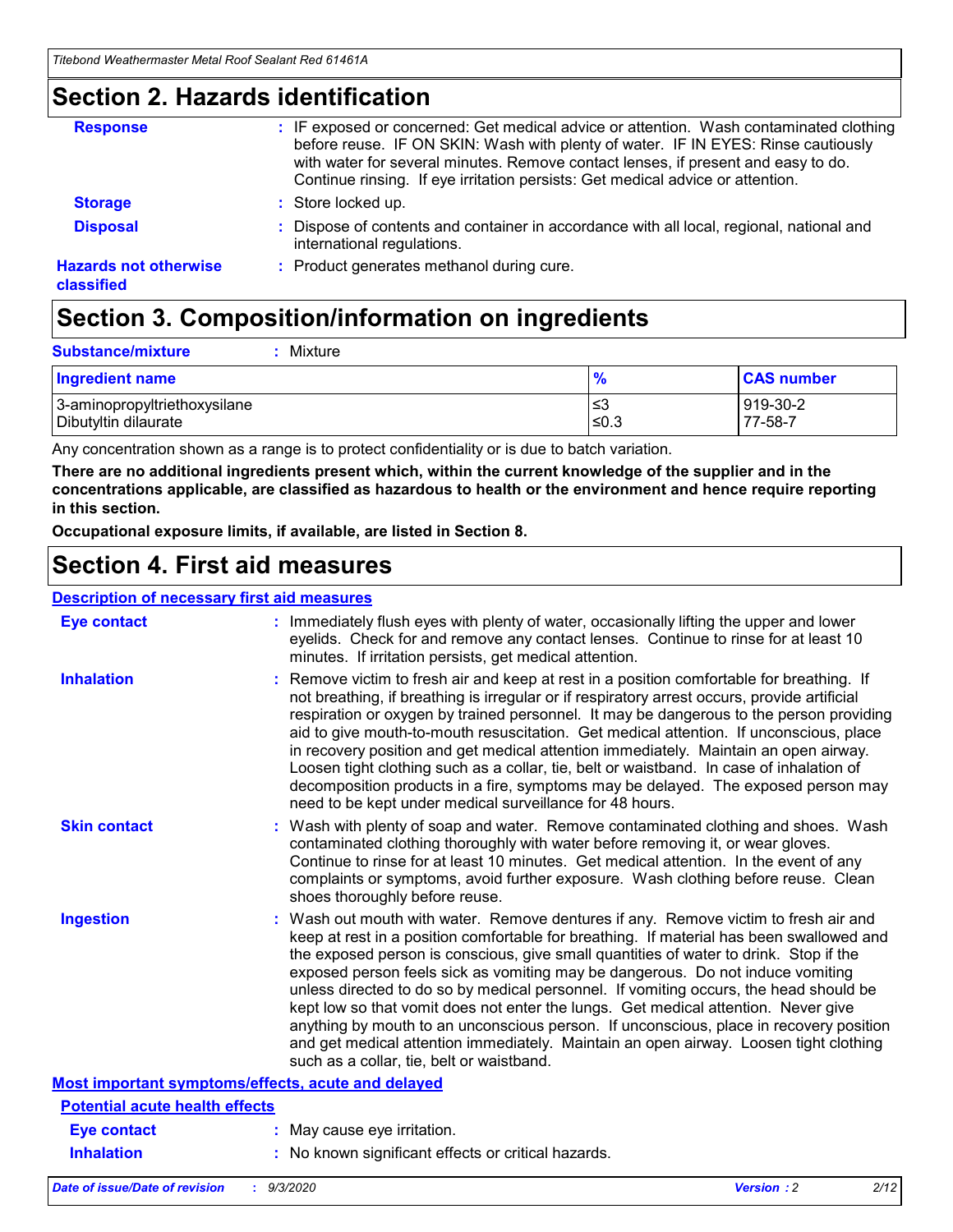| Titebond Weathermaster Metal Roof Sealant Red 61461A                                 |                                                                                                                                                                                                                                                                                                                                                                                                               |  |  |  |
|--------------------------------------------------------------------------------------|---------------------------------------------------------------------------------------------------------------------------------------------------------------------------------------------------------------------------------------------------------------------------------------------------------------------------------------------------------------------------------------------------------------|--|--|--|
| <b>Section 4. First aid measures</b>                                                 |                                                                                                                                                                                                                                                                                                                                                                                                               |  |  |  |
| <b>Skin contact</b>                                                                  | : May cause skin irritation.                                                                                                                                                                                                                                                                                                                                                                                  |  |  |  |
| <b>Ingestion</b>                                                                     | : No known significant effects or critical hazards.                                                                                                                                                                                                                                                                                                                                                           |  |  |  |
| <b>Over-exposure signs/symptoms</b>                                                  |                                                                                                                                                                                                                                                                                                                                                                                                               |  |  |  |
| <b>Eye contact</b>                                                                   | : Adverse symptoms may include the following:<br>irritation<br>watering<br>redness                                                                                                                                                                                                                                                                                                                            |  |  |  |
| <b>Inhalation</b>                                                                    | : Adverse symptoms may include the following:<br>reduced fetal weight<br>increase in fetal deaths<br>skeletal malformations                                                                                                                                                                                                                                                                                   |  |  |  |
| <b>Skin contact</b>                                                                  | Adverse symptoms may include the following:<br>irritation<br>redness<br>reduced fetal weight<br>increase in fetal deaths<br>skeletal malformations                                                                                                                                                                                                                                                            |  |  |  |
| <b>Ingestion</b>                                                                     | : Adverse symptoms may include the following:<br>reduced fetal weight<br>increase in fetal deaths<br>skeletal malformations                                                                                                                                                                                                                                                                                   |  |  |  |
| Indication of immediate medical attention and special treatment needed, if necessary |                                                                                                                                                                                                                                                                                                                                                                                                               |  |  |  |
| <b>Notes to physician</b>                                                            | : In case of inhalation of decomposition products in a fire, symptoms may be delayed.<br>The exposed person may need to be kept under medical surveillance for 48 hours.                                                                                                                                                                                                                                      |  |  |  |
| <b>Specific treatments</b>                                                           | : No specific treatment.                                                                                                                                                                                                                                                                                                                                                                                      |  |  |  |
| <b>Protection of first-aiders</b><br>aa taylaalaalaal infarmatian (Caatian 44)       | No action shall be taken involving any personal risk or without suitable training. If it is<br>suspected that fumes are still present, the rescuer should wear an appropriate mask or<br>self-contained breathing apparatus. It may be dangerous to the person providing aid to<br>give mouth-to-mouth resuscitation. Wash contaminated clothing thoroughly with water<br>before removing it, or wear gloves. |  |  |  |

**See toxicological information (Section 11)**

### **Section 5. Fire-fighting measures**

| <b>Extinguishing media</b>                               |                                                                                                                                                                                                     |
|----------------------------------------------------------|-----------------------------------------------------------------------------------------------------------------------------------------------------------------------------------------------------|
| <b>Suitable extinguishing</b><br>media                   | : Use an extinguishing agent suitable for the surrounding fire.                                                                                                                                     |
| <b>Unsuitable extinguishing</b><br>media                 | : None known.                                                                                                                                                                                       |
| <b>Specific hazards arising</b><br>from the chemical     | : In a fire or if heated, a pressure increase will occur and the container may burst.                                                                                                               |
| <b>Hazardous thermal</b><br>decomposition products       | Decomposition products may include the following materials:<br>carbon dioxide<br>carbon monoxide<br>nitrogen oxides<br>metal oxide/oxides                                                           |
| <b>Special protective actions</b><br>for fire-fighters   | : Promptly isolate the scene by removing all persons from the vicinity of the incident if<br>there is a fire. No action shall be taken involving any personal risk or without suitable<br>training. |
| <b>Special protective</b><br>equipment for fire-fighters | Fire-fighters should wear appropriate protective equipment and self-contained breathing<br>apparatus (SCBA) with a full face-piece operated in positive pressure mode.                              |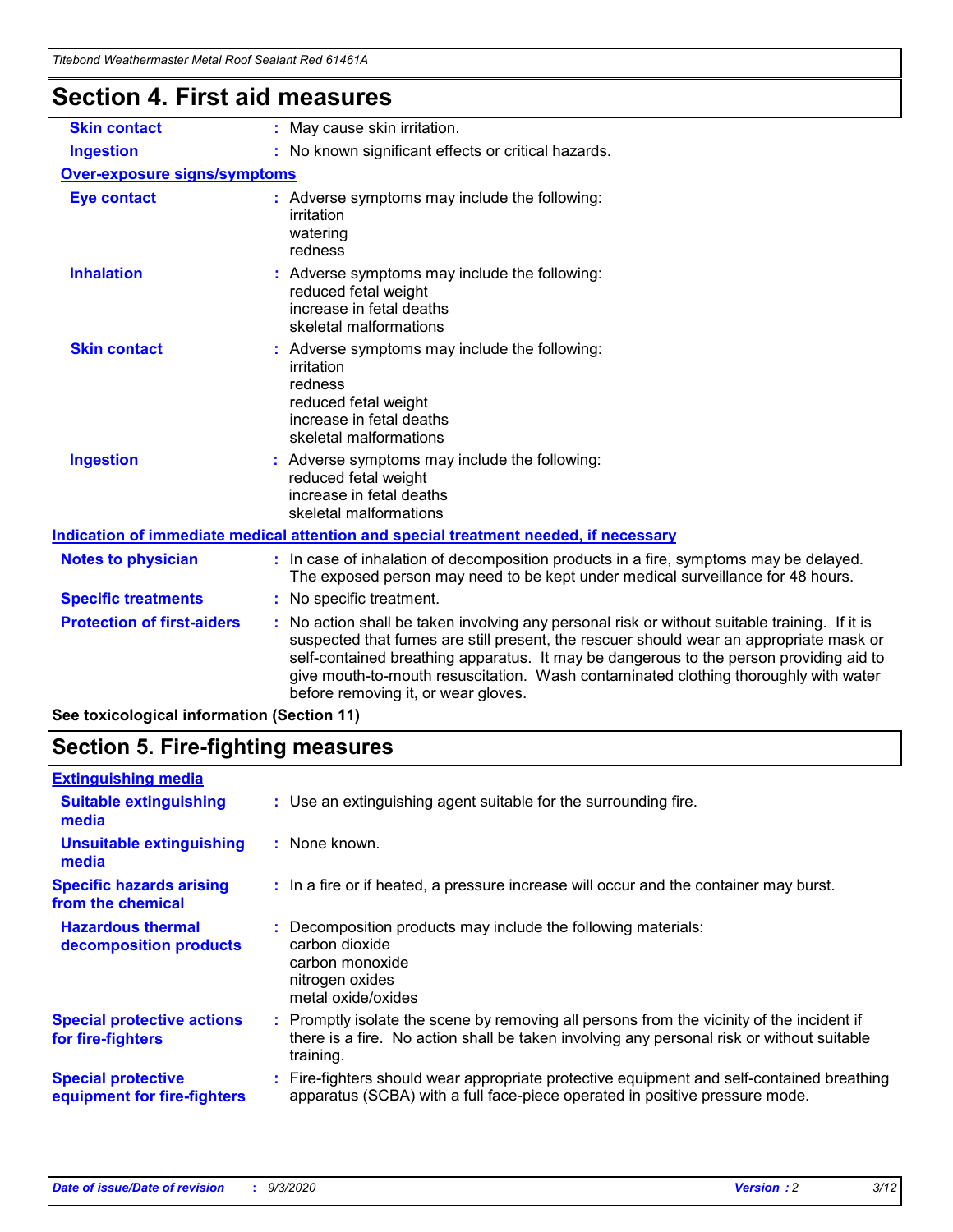### **Section 6. Accidental release measures**

|                                                              | Personal precautions, protective equipment and emergency procedures                                                                                                                                                                                                                                                                                                                                                                                                                                                                                                                                                                                                                                          |
|--------------------------------------------------------------|--------------------------------------------------------------------------------------------------------------------------------------------------------------------------------------------------------------------------------------------------------------------------------------------------------------------------------------------------------------------------------------------------------------------------------------------------------------------------------------------------------------------------------------------------------------------------------------------------------------------------------------------------------------------------------------------------------------|
| For non-emergency<br>personnel                               | : No action shall be taken involving any personal risk or without suitable training.<br>Evacuate surrounding areas. Keep unnecessary and unprotected personnel from<br>entering. Do not touch or walk through spilled material. Avoid breathing vapor or mist.<br>Provide adequate ventilation. Wear appropriate respirator when ventilation is<br>inadequate. Put on appropriate personal protective equipment.                                                                                                                                                                                                                                                                                             |
| For emergency responders                                     | : If specialized clothing is required to deal with the spillage, take note of any information in<br>Section 8 on suitable and unsuitable materials. See also the information in "For non-<br>emergency personnel".                                                                                                                                                                                                                                                                                                                                                                                                                                                                                           |
| <b>Environmental precautions</b>                             | : Avoid dispersal of spilled material and runoff and contact with soil, waterways, drains<br>and sewers. Inform the relevant authorities if the product has caused environmental<br>pollution (sewers, waterways, soil or air).                                                                                                                                                                                                                                                                                                                                                                                                                                                                              |
| <b>Methods and materials for containment and cleaning up</b> |                                                                                                                                                                                                                                                                                                                                                                                                                                                                                                                                                                                                                                                                                                              |
| <b>Small spill</b>                                           | : Stop leak if without risk. Move containers from spill area. Dilute with water and mop up<br>if water-soluble. Alternatively, or if water-insoluble, absorb with an inert dry material and<br>place in an appropriate waste disposal container. Dispose of via a licensed waste<br>disposal contractor.                                                                                                                                                                                                                                                                                                                                                                                                     |
| <b>Large spill</b>                                           | : Stop leak if without risk. Move containers from spill area. Approach release from<br>upwind. Prevent entry into sewers, water courses, basements or confined areas. Wash<br>spillages into an effluent treatment plant or proceed as follows. Contain and collect<br>spillage with non-combustible, absorbent material e.g. sand, earth, vermiculite or<br>diatomaceous earth and place in container for disposal according to local regulations<br>(see Section 13). Dispose of via a licensed waste disposal contractor. Contaminated<br>absorbent material may pose the same hazard as the spilled product. Note: see<br>Section 1 for emergency contact information and Section 13 for waste disposal. |

### **Section 7. Handling and storage**

#### **Precautions for safe handling**

| <b>Protective measures</b>                                                       | : Put on appropriate personal protective equipment (see Section 8). Persons with a<br>history of skin sensitization problems should not be employed in any process in which<br>this product is used. Avoid exposure - obtain special instructions before use. Avoid<br>exposure during pregnancy. Do not handle until all safety precautions have been read<br>and understood. Do not get in eyes or on skin or clothing. Do not ingest. Avoid<br>breathing vapor or mist. If during normal use the material presents a respiratory hazard,<br>use only with adequate ventilation or wear appropriate respirator. Keep in the original<br>container or an approved alternative made from a compatible material, kept tightly<br>closed when not in use. Empty containers retain product residue and can be hazardous.<br>Do not reuse container. |
|----------------------------------------------------------------------------------|--------------------------------------------------------------------------------------------------------------------------------------------------------------------------------------------------------------------------------------------------------------------------------------------------------------------------------------------------------------------------------------------------------------------------------------------------------------------------------------------------------------------------------------------------------------------------------------------------------------------------------------------------------------------------------------------------------------------------------------------------------------------------------------------------------------------------------------------------|
| <b>Advice on general</b><br>occupational hygiene                                 | : Eating, drinking and smoking should be prohibited in areas where this material is<br>handled, stored and processed. Workers should wash hands and face before eating,<br>drinking and smoking. Remove contaminated clothing and protective equipment before<br>entering eating areas. See also Section 8 for additional information on hygiene<br>measures.                                                                                                                                                                                                                                                                                                                                                                                                                                                                                    |
| <b>Conditions for safe storage,</b><br>including any<br><i>incompatibilities</i> | Store between the following temperatures: 0 to $120^{\circ}$ C (32 to $248^{\circ}$ F). Store in<br>accordance with local regulations. Store in original container protected from direct<br>sunlight in a dry, cool and well-ventilated area, away from incompatible materials (see<br>Section 10) and food and drink. Store locked up. Keep container tightly closed and<br>sealed until ready for use. Containers that have been opened must be carefully<br>resealed and kept upright to prevent leakage. Do not store in unlabeled containers.<br>Use appropriate containment to avoid environmental contamination. See Section 10 for<br>incompatible materials before handling or use.                                                                                                                                                     |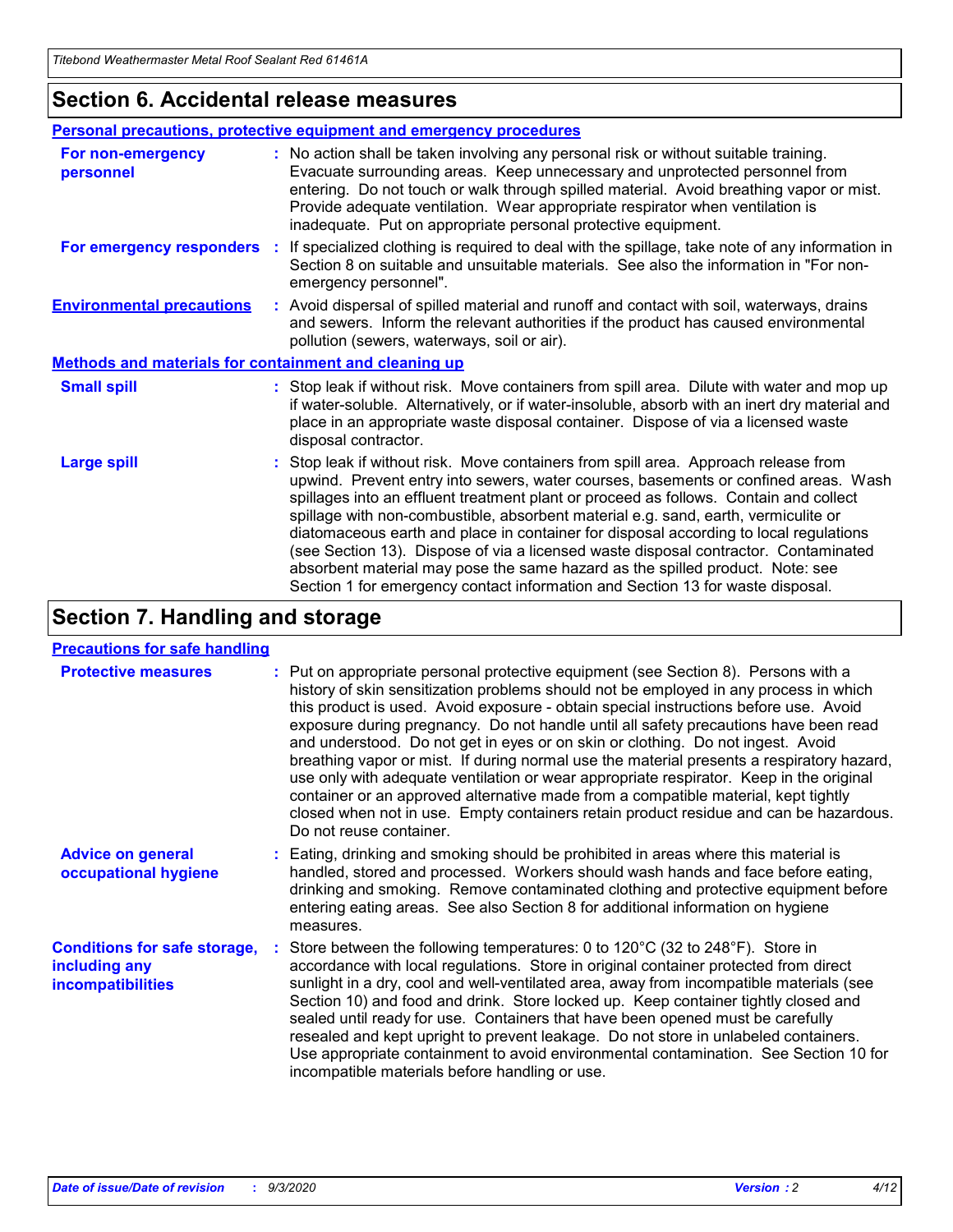# **Section 8. Exposure controls/personal protection**

#### **Control parameters**

#### **Occupational exposure limits**

| <b>Ingredient name</b>                               |    |                        | <b>Exposure limits</b>                                                                                                                                                                                                                                                                                                                                                                                                                                                                                                                                                                                                 |
|------------------------------------------------------|----|------------------------|------------------------------------------------------------------------------------------------------------------------------------------------------------------------------------------------------------------------------------------------------------------------------------------------------------------------------------------------------------------------------------------------------------------------------------------------------------------------------------------------------------------------------------------------------------------------------------------------------------------------|
| 3-aminopropyltriethoxysilane<br>Dibutyltin dilaurate |    |                        | None.<br>ACGIH TLV (United States, 3/2020). Absorbed through skin.<br>Notes: as Sn<br>TWA: $0.1 \text{ mg/m}^3$ , (as Sn) 8 hours.<br>STEL: 0.2 mg/m <sup>3</sup> , (as Sn) 15 minutes.<br>NIOSH REL (United States, 10/2016). Absorbed through skin.<br>Notes: as Sn<br>TWA: 0.1 mg/m <sup>3</sup> , (as Sn) 10 hours.<br>OSHA PEL (United States, 5/2018). Notes: as Sn<br>TWA: $0.1 \text{ mg/m}^3$ , (as Sn) 8 hours.<br>OSHA PEL 1989 (United States, 3/1989). Absorbed through skin.<br>Notes: measured as Sn<br>TWA: 0.1 mg/m <sup>3</sup> , (measured as Sn) 8 hours. Form: Organic                            |
| <b>Appropriate engineering</b><br>controls           |    |                        | : If user operations generate dust, fumes, gas, vapor or mist, use process enclosures,<br>local exhaust ventilation or other engineering controls to keep worker exposure to<br>airborne contaminants below any recommended or statutory limits.                                                                                                                                                                                                                                                                                                                                                                       |
| <b>Environmental exposure</b><br>controls            |    |                        | Emissions from ventilation or work process equipment should be checked to ensure<br>they comply with the requirements of environmental protection legislation. In some<br>cases, fume scrubbers, filters or engineering modifications to the process equipment<br>will be necessary to reduce emissions to acceptable levels.                                                                                                                                                                                                                                                                                          |
| <b>Individual protection measures</b>                |    |                        |                                                                                                                                                                                                                                                                                                                                                                                                                                                                                                                                                                                                                        |
| <b>Hygiene measures</b>                              |    |                        | : Wash hands, forearms and face thoroughly after handling chemical products, before<br>eating, smoking and using the lavatory and at the end of the working period.<br>Appropriate techniques should be used to remove potentially contaminated clothing.<br>Contaminated work clothing should not be allowed out of the workplace. Wash<br>contaminated clothing before reusing. Ensure that eyewash stations and safety<br>showers are close to the workstation location.                                                                                                                                            |
| <b>Eye/face protection</b>                           |    |                        | : Safety eyewear complying with an approved standard should be used when a risk<br>assessment indicates this is necessary to avoid exposure to liquid splashes, mists,<br>gases or dusts. If contact is possible, the following protection should be worn, unless<br>the assessment indicates a higher degree of protection: chemical splash goggles.                                                                                                                                                                                                                                                                  |
| <b>Skin protection</b>                               |    |                        |                                                                                                                                                                                                                                                                                                                                                                                                                                                                                                                                                                                                                        |
| <b>Hand protection</b>                               |    |                        | : Chemical-resistant, impervious gloves complying with an approved standard should be<br>worn at all times when handling chemical products if a risk assessment indicates this is<br>necessary. Considering the parameters specified by the glove manufacturer, check<br>during use that the gloves are still retaining their protective properties. It should be<br>noted that the time to breakthrough for any glove material may be different for different<br>glove manufacturers. In the case of mixtures, consisting of several substances, the<br>protection time of the gloves cannot be accurately estimated. |
| <b>Body protection</b>                               |    | handling this product. | Personal protective equipment for the body should be selected based on the task being<br>performed and the risks involved and should be approved by a specialist before                                                                                                                                                                                                                                                                                                                                                                                                                                                |
| <b>Other skin protection</b>                         |    |                        | : Appropriate footwear and any additional skin protection measures should be selected<br>based on the task being performed and the risks involved and should be approved by a<br>specialist before handling this product.                                                                                                                                                                                                                                                                                                                                                                                              |
| <b>Respiratory protection</b>                        | ÷. | aspects of use.        | Based on the hazard and potential for exposure, select a respirator that meets the<br>appropriate standard or certification. Respirators must be used according to a<br>respiratory protection program to ensure proper fitting, training, and other important                                                                                                                                                                                                                                                                                                                                                         |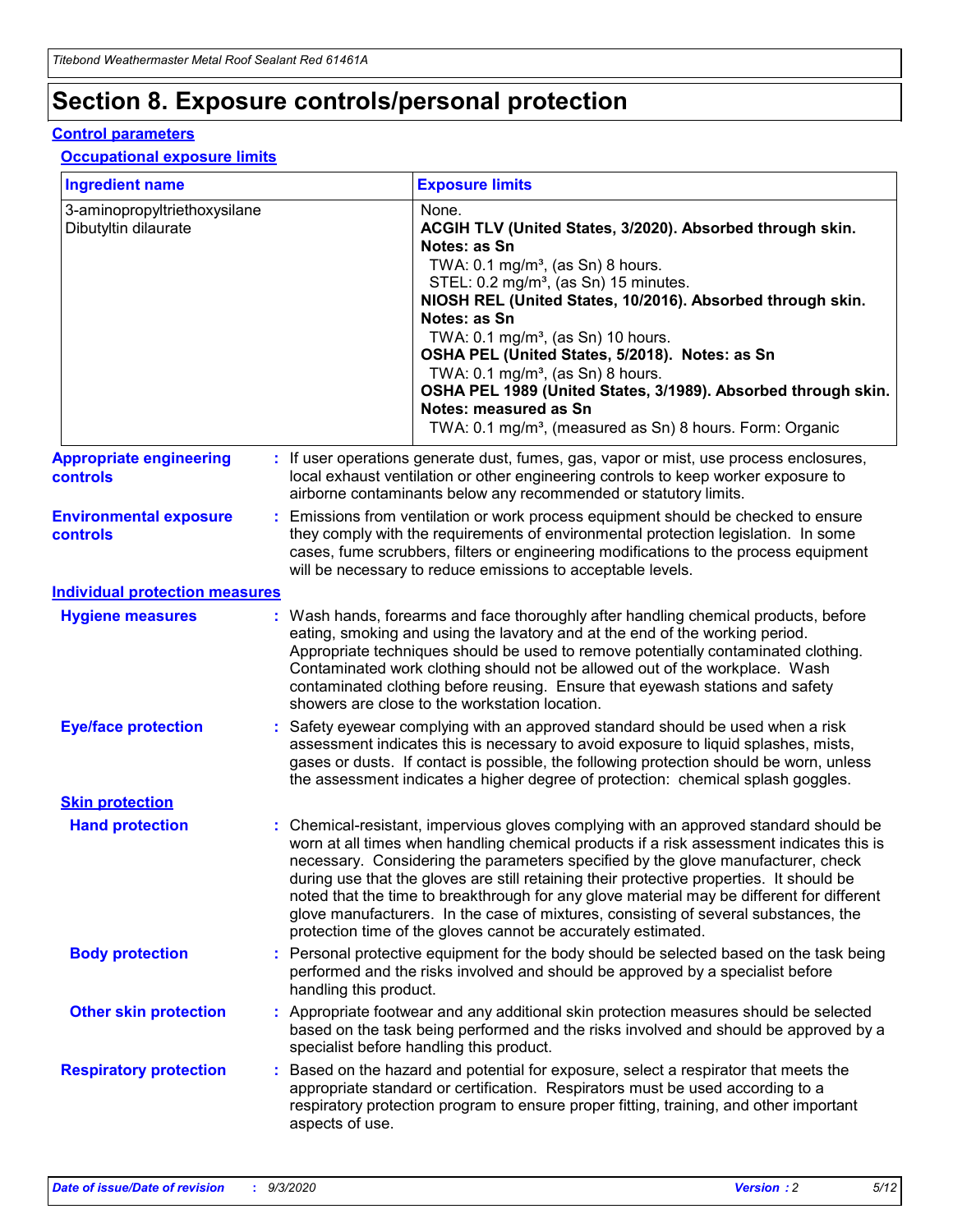### **Section 9. Physical and chemical properties**

#### **Appearance**

| <b>Physical state</b>                             |   | : Liquid. [Paste.]                                              |
|---------------------------------------------------|---|-----------------------------------------------------------------|
| <b>Color</b>                                      |   | Red.                                                            |
| Odor                                              |   | Characteristic.                                                 |
| <b>Odor threshold</b>                             | ÷ | Not available.                                                  |
| рH                                                |   | Not applicable.                                                 |
| <b>Melting point</b>                              |   | : Not available.                                                |
| <b>Boiling point</b>                              |   | >200°C (>392°F)                                                 |
| <b>Flash point</b>                                |   | Closed cup: >200°C (>392°F) [Setaflash.]                        |
| <b>Evaporation rate</b>                           |   | $:$ >1 (butyl acetate = 1)                                      |
| <b>Flammability (solid, gas)</b>                  |   | : Not available.                                                |
| Lower and upper explosive<br>(flammable) limits   |   | : Not available.                                                |
| <b>VOC (less water, less)</b><br>exempt solvents) |   | : 0 g/l                                                         |
| <b>Volatility</b>                                 |   | $: 0\%$ (w/w)                                                   |
| <b>Vapor density</b>                              |   | Not available.                                                  |
| <b>Relative density</b>                           |   | $\mathbf{1}$ $\mathbf{\sqrt{432}}$                              |
| <b>Solubility</b>                                 |   | Insoluble in the following materials: cold water and hot water. |
| <b>Solubility in water</b>                        |   | Not available.                                                  |
| <b>Partition coefficient: n-</b><br>octanol/water |   | $:$ Not available.                                              |
| <b>Auto-ignition temperature</b>                  |   | : Not available.                                                |
| <b>Decomposition temperature</b>                  |   | : Not available.                                                |
| <b>Viscosity</b>                                  |   | $:$ Not available.                                              |

### **Section 10. Stability and reactivity**

| <b>Reactivity</b>                            |    | : No specific test data related to reactivity available for this product or its ingredients.            |
|----------------------------------------------|----|---------------------------------------------------------------------------------------------------------|
| <b>Chemical stability</b>                    |    | : The product is stable.                                                                                |
| <b>Possibility of hazardous</b><br>reactions |    | : Under normal conditions of storage and use, hazardous reactions will not occur.                       |
| <b>Conditions to avoid</b>                   |    | : No specific data.                                                                                     |
| <b>Incompatible materials</b>                | ٠. | No specific data.                                                                                       |
| <b>Hazardous decomposition</b><br>products   | ÷. | Under normal conditions of storage and use, hazardous decomposition products should<br>not be produced. |

### **Section 11. Toxicological information**

#### **Information on toxicological effects**

#### **Acute toxicity**

| <b>Product/ingredient name</b> | <b>Result</b>           | <b>Species</b> | <b>Dose</b>                | <b>Exposure</b> |
|--------------------------------|-------------------------|----------------|----------------------------|-----------------|
| 3-aminopropyltriethoxysilane   | <b>ILD50 Dermal</b>     | Rabbit         | 4.29 g/kg                  |                 |
| Dibutyltin dilaurate           | ILD50 Oral<br>LD50 Oral | Rat<br>Rat     | $1.57$ g/kg<br>175 $mg/kg$ |                 |
|                                |                         |                |                            |                 |

**Irritation/Corrosion**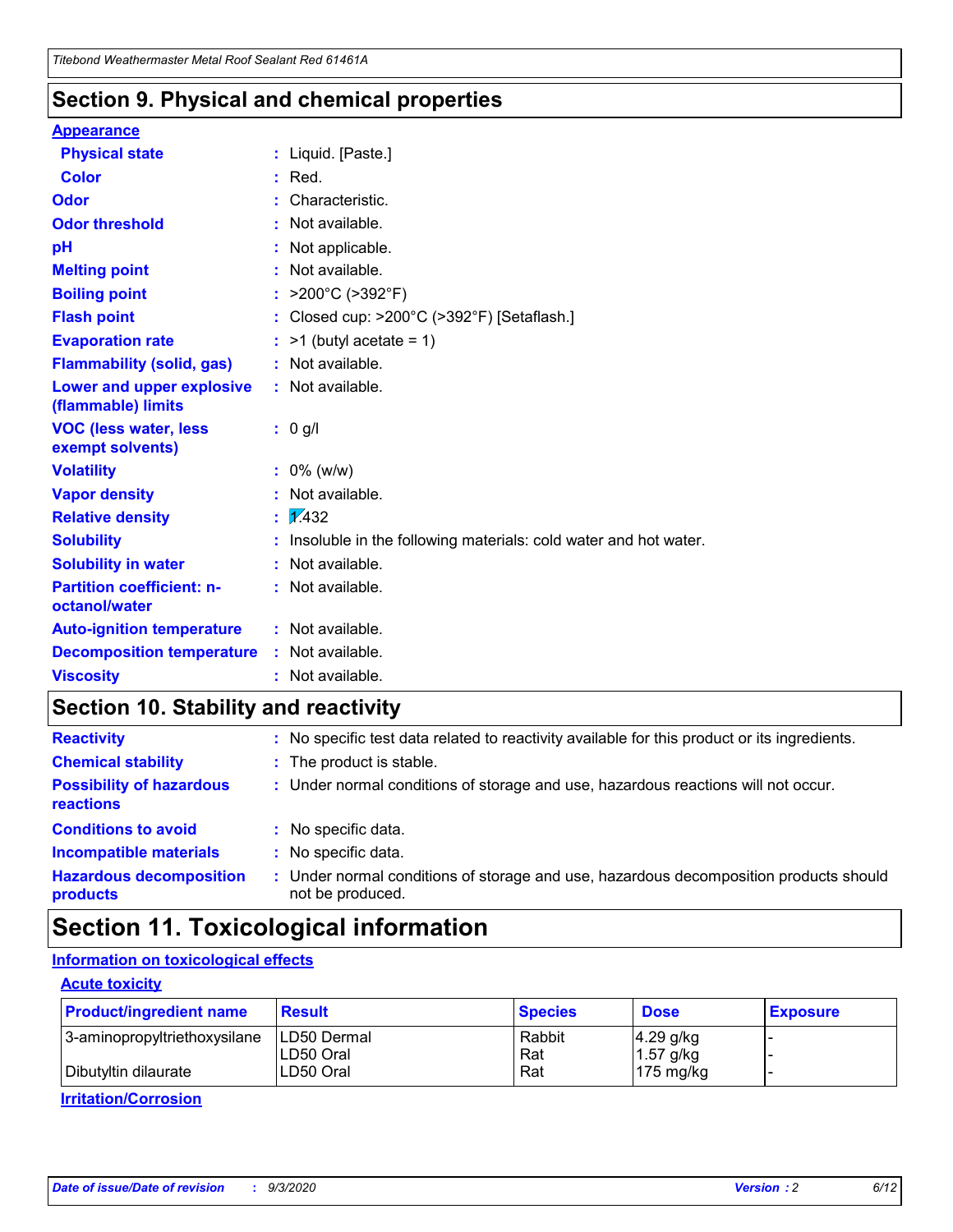# **Section 11. Toxicological information**

| <b>Product/ingredient name</b> | <b>Result</b>                 | <b>Species</b> | <b>Score</b> | <b>Exposure</b>    | <b>Observation</b>       |
|--------------------------------|-------------------------------|----------------|--------------|--------------------|--------------------------|
| 3-aminopropyltriethoxysilane   | Eyes - Mild irritant          | Rabbit         |              | $100 \text{ mg}$   |                          |
|                                | Eyes - Severe irritant        | Rabbit         |              | 24 hours 750       |                          |
|                                |                               |                |              | ug                 |                          |
|                                | <b>Skin - Severe irritant</b> | Rabbit         |              | 24 hours 5         | $\overline{\phantom{0}}$ |
| Dibutyltin dilaurate           | Eyes - Moderate irritant      | Rabbit         |              | mg<br>24 hours 100 |                          |
|                                |                               |                |              | mg                 |                          |
|                                | Skin - Severe irritant        | Rabbit         |              | 500 mg             | -                        |

#### **Sensitization**

Not available.

#### **Mutagenicity**

Not available.

#### **Carcinogenicity**

Not available.

#### **Reproductive toxicity**

Not available.

#### **Teratogenicity**

Not available.

#### **Specific target organ toxicity (single exposure)**

Not available.

#### **Specific target organ toxicity (repeated exposure)**

| <b>Name</b>                                                                         |                                                                            | <b>Category</b>                                     | <b>Route of</b><br>exposure | <b>Target organs</b> |  |
|-------------------------------------------------------------------------------------|----------------------------------------------------------------------------|-----------------------------------------------------|-----------------------------|----------------------|--|
| Dibutyltin dilaurate                                                                |                                                                            | Category 1                                          | -                           | respiratory system   |  |
| <b>Aspiration hazard</b><br>Not available.                                          |                                                                            |                                                     |                             |                      |  |
| <b>Information on the likely</b><br>routes of exposure                              | : Not available.                                                           |                                                     |                             |                      |  |
| <b>Potential acute health effects</b>                                               |                                                                            |                                                     |                             |                      |  |
| <b>Eye contact</b>                                                                  | : May cause eye irritation.                                                |                                                     |                             |                      |  |
| <b>Inhalation</b>                                                                   |                                                                            | : No known significant effects or critical hazards. |                             |                      |  |
| <b>Skin contact</b>                                                                 |                                                                            | : May cause skin irritation.                        |                             |                      |  |
| <b>Ingestion</b>                                                                    |                                                                            | : No known significant effects or critical hazards. |                             |                      |  |
| <b>Symptoms related to the physical, chemical and toxicological characteristics</b> |                                                                            |                                                     |                             |                      |  |
| <b>Eye contact</b>                                                                  | irritation<br>watering<br>redness                                          | : Adverse symptoms may include the following:       |                             |                      |  |
| <b>Inhalation</b>                                                                   | reduced fetal weight<br>increase in fetal deaths<br>skeletal malformations | : Adverse symptoms may include the following:       |                             |                      |  |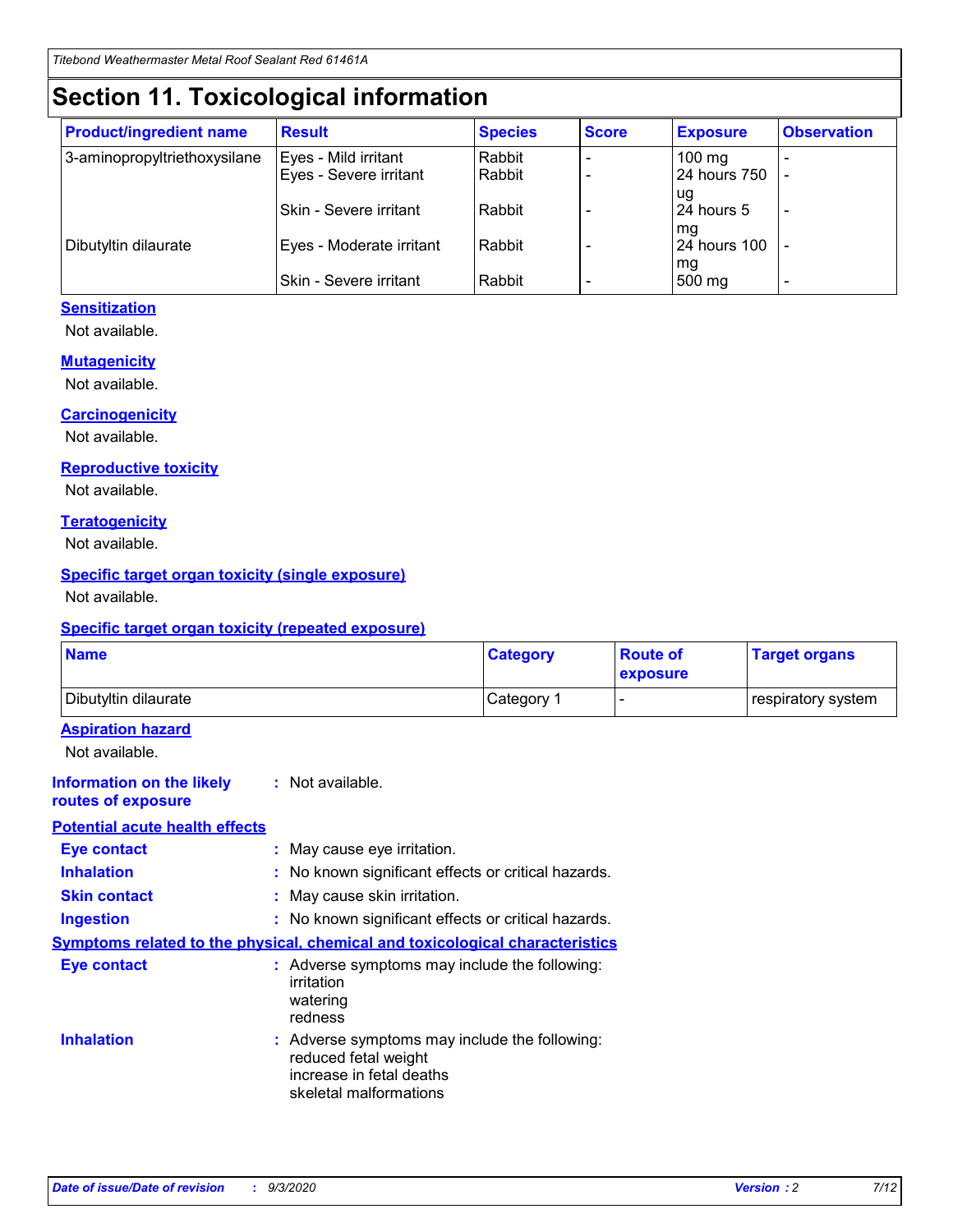*Titebond Weathermaster Metal Roof Sealant Red 61461A*

# **Section 11. Toxicological information**

| <b>Skin contact</b>                     | : Adverse symptoms may include the following:                                                            |
|-----------------------------------------|----------------------------------------------------------------------------------------------------------|
|                                         | irritation                                                                                               |
|                                         | redness<br>reduced fetal weight                                                                          |
|                                         | increase in fetal deaths                                                                                 |
|                                         | skeletal malformations                                                                                   |
| <b>Ingestion</b>                        | : Adverse symptoms may include the following:                                                            |
|                                         | reduced fetal weight<br>increase in fetal deaths                                                         |
|                                         | skeletal malformations                                                                                   |
|                                         | Delayed and immediate effects and also chronic effects from short and long term exposure                 |
| <b>Short term exposure</b>              |                                                                                                          |
| <b>Potential immediate</b><br>effects   | : Not available.                                                                                         |
| <b>Potential delayed effects</b>        | : Not available.                                                                                         |
| <b>Long term exposure</b>               |                                                                                                          |
| <b>Potential immediate</b><br>effects   | : Not available.                                                                                         |
| <b>Potential delayed effects</b>        | : Not available.                                                                                         |
| <b>Potential chronic health effects</b> |                                                                                                          |
| Not available.                          |                                                                                                          |
| <b>General</b>                          | : Once sensitized, a severe allergic reaction may occur when subsequently exposed to<br>very low levels. |
| <b>Carcinogenicity</b>                  | : No known significant effects or critical hazards.                                                      |
| <b>Mutagenicity</b>                     | : No known significant effects or critical hazards.                                                      |
| <b>Teratogenicity</b>                   | May damage the unborn child.                                                                             |
| <b>Developmental effects</b>            | : No known significant effects or critical hazards.                                                      |
| <b>Fertility effects</b>                | : May damage fertility.                                                                                  |
| <b>Numerical measures of toxicity</b>   |                                                                                                          |
| <b>Acute toxicity estimates</b>         |                                                                                                          |
| والمادانون والملا                       |                                                                                                          |

Not available.

# **Section 12. Ecological information**

#### **Toxicity**

| <b>Product/ingredient name</b> | <b>Result</b>                                       | <b>Species</b>               | <b>Exposure</b>       |
|--------------------------------|-----------------------------------------------------|------------------------------|-----------------------|
| Dibutyltin dilaurate           | $ CC50>3$ mg/l<br>Chronic EC10 > 2 mg/l Fresh water | Algae<br>Algae - Desmodesmus | 72 hours<br>196 hours |
|                                |                                                     | <b>I</b> subspicatus         |                       |

#### **Persistence and degradability**

| <b>Product/ingredient name</b> | <b>Test</b>                                                                    | <b>Result</b>  |                   | <b>Dose</b> | <b>Inoculum</b>         |
|--------------------------------|--------------------------------------------------------------------------------|----------------|-------------------|-------------|-------------------------|
| Dibutyltin dilaurate           | OECD 301F<br>Ready<br>Biodegradability -<br>Manometric<br>Respirometry<br>Test | 23 % - 28 days |                   |             |                         |
| <b>Product/ingredient name</b> | <b>Aquatic half-life</b>                                                       |                | <b>Photolysis</b> |             | <b>Biodegradability</b> |
| Dibutyltin dilaurate           |                                                                                |                |                   |             | <b>Inherent</b>         |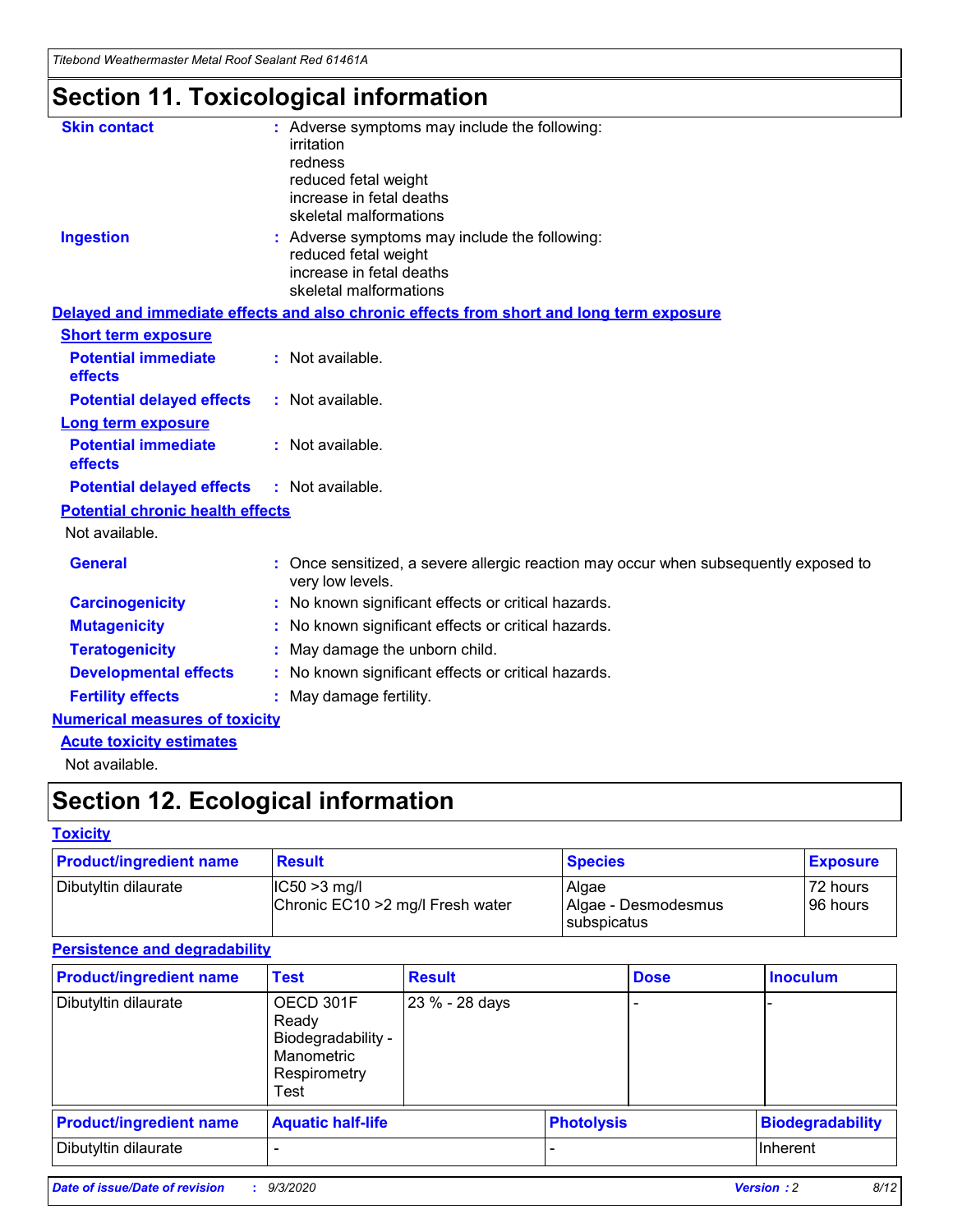# **Section 12. Ecological information**

#### **Bioaccumulative potential**

| <b>Product/ingredient name</b> | <b>LogP</b> <sub>ow</sub> | <b>BCF</b> | <b>Potential</b> |
|--------------------------------|---------------------------|------------|------------------|
| 3-aminopropyltriethoxysilane   | 4.44                      | 3.4        | low              |
| Dibutyltin dilaurate           |                           | 2.91       | low              |

#### **Mobility in soil**

| <b>Soil/water partition</b> | : Not available. |
|-----------------------------|------------------|
| <b>coefficient (Koc)</b>    |                  |

**Other adverse effects** : No known significant effects or critical hazards.

### **Section 13. Disposal considerations**

**Disposal methods :**

The generation of waste should be avoided or minimized wherever possible. Disposal of this product, solutions and any by-products should at all times comply with the requirements of environmental protection and waste disposal legislation and any regional local authority requirements. Dispose of surplus and non-recyclable products via a licensed waste disposal contractor. Waste should not be disposed of untreated to the sewer unless fully compliant with the requirements of all authorities with jurisdiction. Waste packaging should be recycled. Incineration or landfill should only be considered when recycling is not feasible. This material and its container must be disposed of in a safe way. Care should be taken when handling emptied containers that have not been cleaned or rinsed out. Empty containers or liners may retain some product residues. Avoid dispersal of spilled material and runoff and contact with soil, waterways, drains and sewers.

### **Section 14. Transport information**

|                                      | <b>DOT</b><br><b>Classification</b> | <b>TDG</b><br><b>Classification</b> | <b>Mexico</b><br><b>Classification</b> | <b>ADR/RID</b>               | <b>IMDG</b>              | <b>IATA</b>    |
|--------------------------------------|-------------------------------------|-------------------------------------|----------------------------------------|------------------------------|--------------------------|----------------|
| <b>UN number</b>                     | Not regulated.                      | Not regulated.                      | Not regulated.                         | Not regulated.               | Not regulated.           | Not regulated. |
| <b>UN proper</b><br>shipping name    |                                     |                                     |                                        |                              |                          |                |
| <b>Transport</b><br>hazard class(es) | $\overline{\phantom{0}}$            | $\qquad \qquad$                     | $\qquad \qquad$                        | $\qquad \qquad \blacksquare$ | $\overline{\phantom{a}}$ |                |
| <b>Packing group</b>                 | $\qquad \qquad \blacksquare$        |                                     |                                        |                              |                          |                |
| <b>Environmental</b><br>hazards      | No.                                 | No.                                 | No.                                    | No.                          | No.                      | No.            |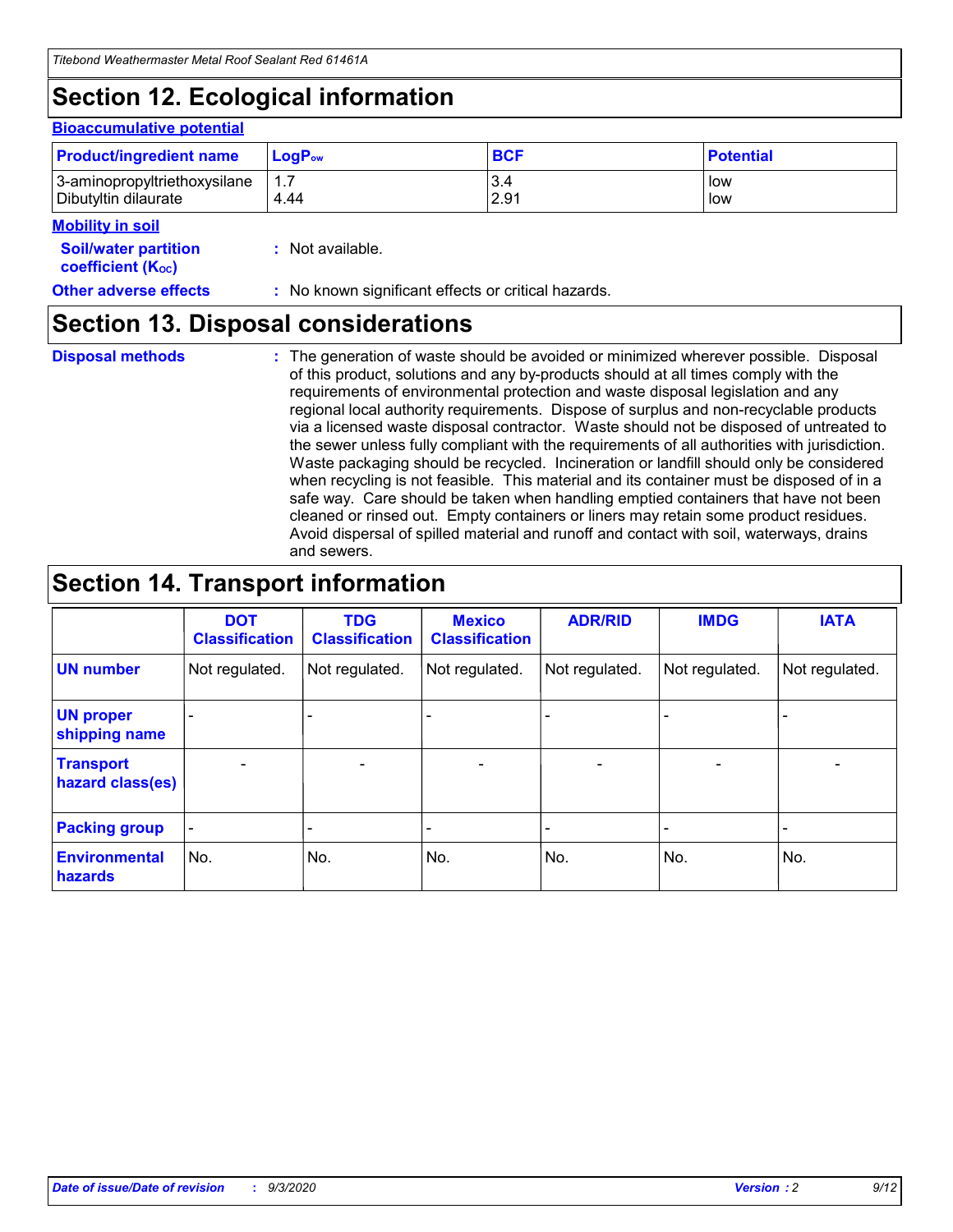### **Section 15. Regulatory information**

#### **U.S. Federal regulations**

#### **SARA 302/304**

#### **Composition/information on ingredients**

No products were found.

| SARA 304 RQ | Not applicable. |
|-------------|-----------------|
|-------------|-----------------|

#### **SARA 311/312**

#### **Classification :** EYE IRRITATION - Category 2B SKIN SENSITIZATION - Category 1 TOXIC TO REPRODUCTION - Category 1B HNOC - Product generates methanol during cure.

#### **Composition/information on ingredients**

| <b>Name</b>                  | $\frac{9}{6}$ | <b>Classification</b>                                                                                                                                                                                                                                                                                      |
|------------------------------|---------------|------------------------------------------------------------------------------------------------------------------------------------------------------------------------------------------------------------------------------------------------------------------------------------------------------------|
| 3-aminopropyltriethoxysilane | $\leq$ 3      | <b>FLAMMABLE LIQUIDS - Category 4</b><br><b>ACUTE TOXICITY (oral) - Category 4</b><br><b>SKIN IRRITATION - Category 2</b><br>EYE IRRITATION - Category 2A                                                                                                                                                  |
| Dibutyltin dilaurate         | ≤0.3          | <b>ACUTE TOXICITY (oral) - Category 3</b><br>SKIN CORROSION - Category 1C<br>SERIOUS EYE DAMAGE - Category 1<br>SKIN SENSITIZATION - Category 1<br><b>GERM CELL MUTAGENICITY - Category 2</b><br>TOXIC TO REPRODUCTION - Category 1B<br>SPECIFIC TARGET ORGAN TOXICITY (REPEATED<br>EXPOSURE) - Category 1 |

#### **State regulations**

**Massachusetts :**

: None of the components are listed.

**New York :** None of the components are listed.

**New Jersey :** None of the components are listed.

**Pennsylvania :** None of the components are listed.

#### **California Prop. 65**

WARNING: This product can expose you to methanol, which is known to the State of California to cause birth defects or other reproductive harm. For more information go to www.P65Warnings.ca.gov.

| Ingredient name | No significant risk Maximum<br>level | acceptable dosage<br><b>level</b> |
|-----------------|--------------------------------------|-----------------------------------|
| I methanol      |                                      | Yes.                              |

#### **International regulations**

**Chemical Weapon Convention List Schedules I, II & III Chemicals** Not listed.

#### **Montreal Protocol**

Not listed.

**Stockholm Convention on Persistent Organic Pollutants**

Not listed.

#### **UNECE Aarhus Protocol on POPs and Heavy Metals** Not listed.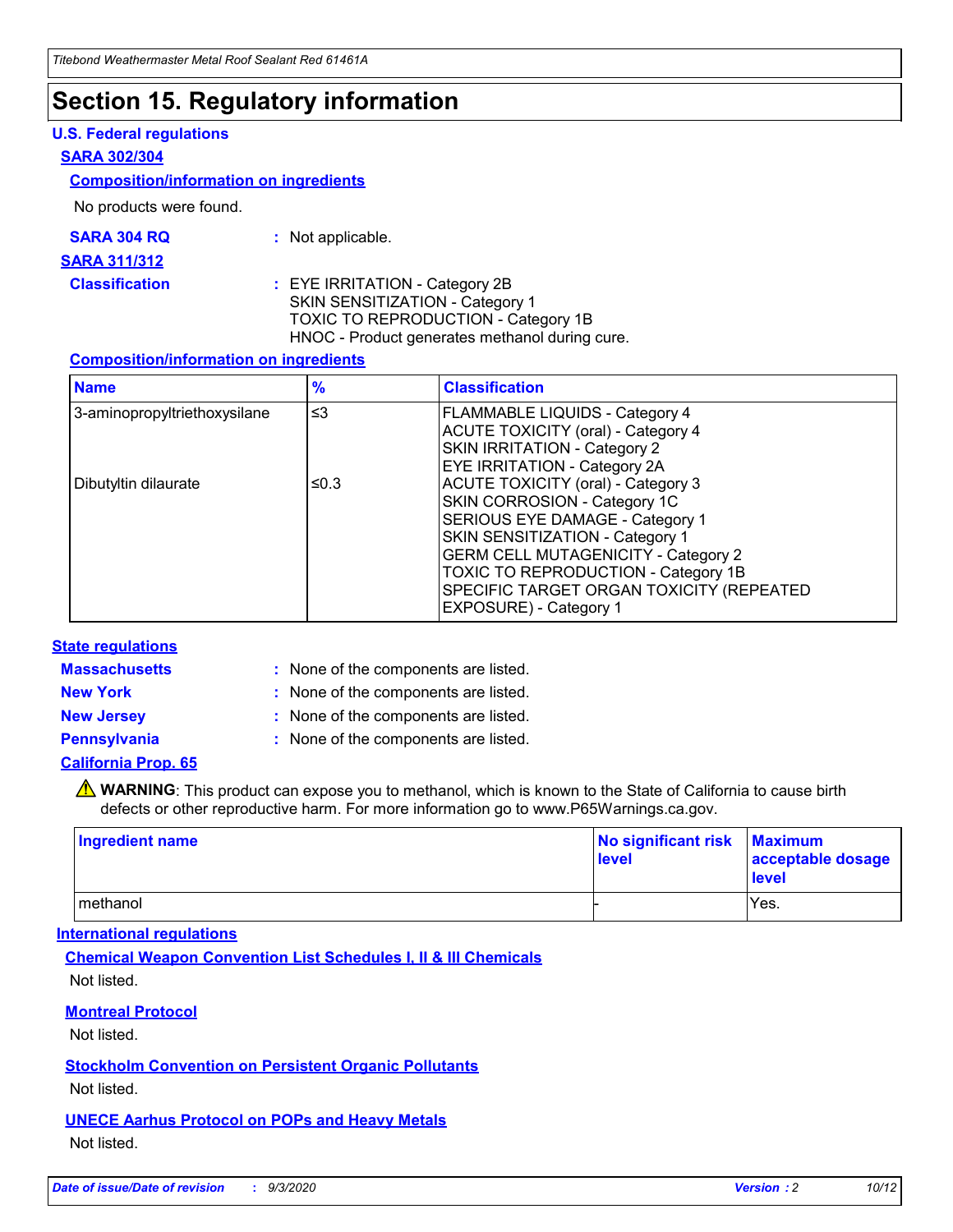### **Section 15. Regulatory information**

#### **Inventory list**

- 
- **China :** Not determined.

**United States TSCA 8(b) inventory**

**:** All components are active or exempted.

# **Section 16. Other information**





**Caution: HMIS® ratings are based on a 0-4 rating scale, with 0 representing minimal hazards or risks, and 4 representing significant hazards or risks. Although HMIS® ratings and the associated label are not required on SDSs or products leaving a facility under 29 CFR 1910.1200, the preparer may choose to provide them. HMIS® ratings are to be used with a fully implemented HMIS® program. HMIS® is a registered trademark and service mark of the American Coatings Association, Inc.**

**The customer is responsible for determining the PPE code for this material. For more information on HMIS® Personal Protective Equipment (PPE) codes, consult the HMIS® Implementation Manual.**

**National Fire Protection Association (U.S.A.)**



**Reprinted with permission from NFPA 704-2001, Identification of the Hazards of Materials for Emergency Response Copyright ©1997, National Fire Protection Association, Quincy, MA 02269. This reprinted material is not the complete and official position of the National Fire Protection Association, on the referenced subject which is represented only by the standard in its entirety.**

**Copyright ©2001, National Fire Protection Association, Quincy, MA 02269. This warning system is intended to be interpreted and applied only by properly trained individuals to identify fire, health and reactivity hazards of chemicals. The user is referred to certain limited number of chemicals with recommended classifications in NFPA 49 and NFPA 325, which would be used as a guideline only. Whether the chemicals are classified by NFPA or not, anyone using the 704 systems to classify chemicals does so at their own risk.**

#### **Procedure used to derive the classification**

| <b>Classification</b>                                                                                                | <b>Justification</b>                                  |
|----------------------------------------------------------------------------------------------------------------------|-------------------------------------------------------|
| <b>EYE IRRITATION - Category 2B</b><br><b>SKIN SENSITIZATION - Category 1</b><br>TOXIC TO REPRODUCTION - Category 1B | Expert judgment<br>Expert judgment<br>Expert judgment |
| <b>History</b>                                                                                                       |                                                       |

| Date of printing                  | : 4/22/2022 |
|-----------------------------------|-------------|
| Date of issue/Date of<br>revision | : 9/3/2020  |
| Date of previous issue            | : 9/3/2020  |
| <b>Version</b>                    | $\cdot$ 2   |
|                                   |             |